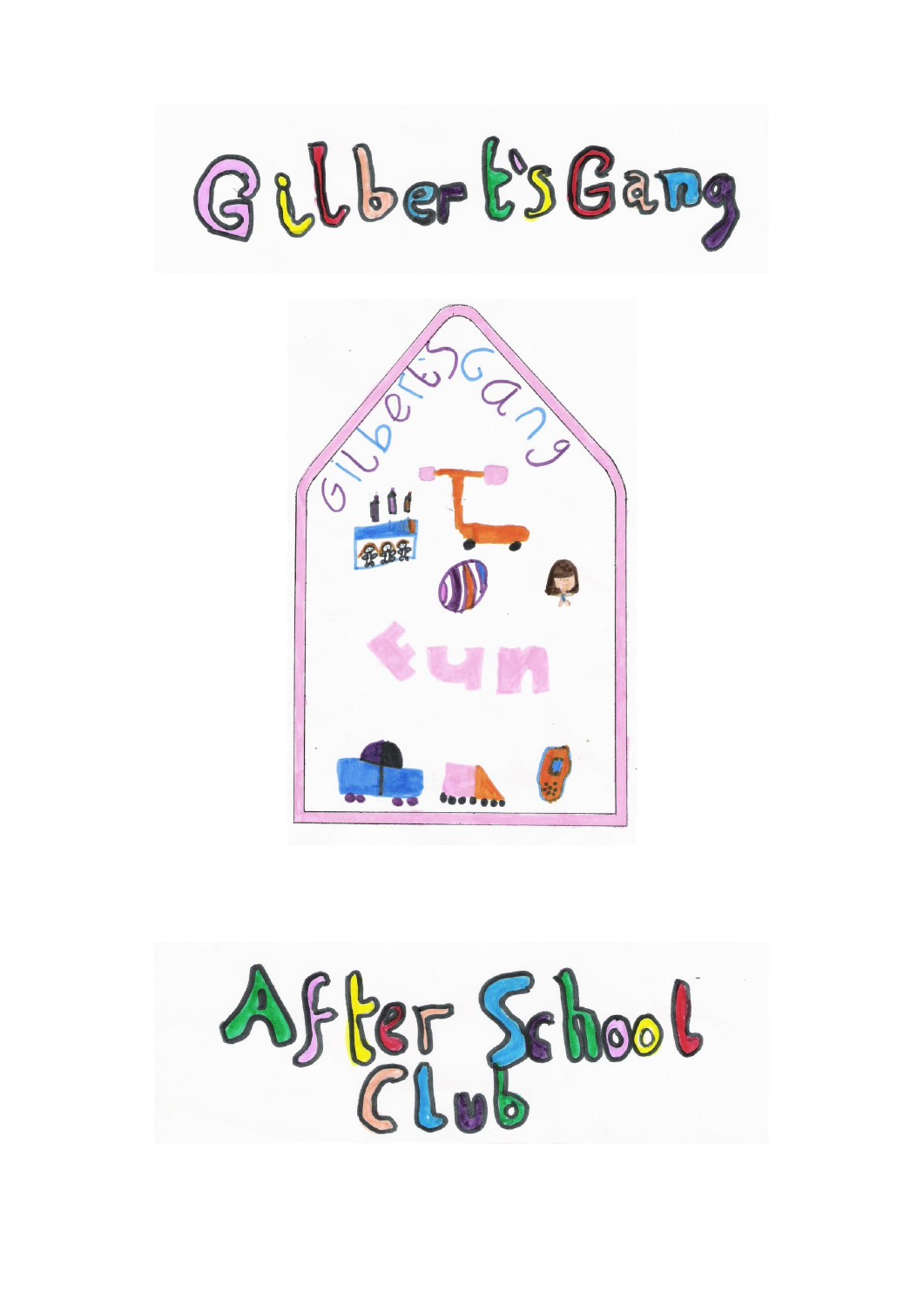### **Welcome to our club.**

We are always happy to welcome new members. Gilbert's Gang provides a breakfast club and after school club, solely for the pupils of St Gilbert's C of E Primary School.

Gilbert's Gang was given its name by our first members who wanted to create a "club" feel to their after school provision.

### **Our aims**

We aim to provide an environment which is

#### **SAFE AND CARING**

Where parents can leave their children with confidence, secure in the knowledge that they will be cared for and have fun. We are committed to providing a quality service for parents and children where all children will be treated equally regardless of race, gender, religion, or disability.

# **We offer your child**

A range of play activities A chance to be part of a team/group A friendly atmosphere A chance to play with friends A known and comfortable place.

The club is Ofsted registered and meets the criteria laid down by the Children's Act 1989 and 2004.

We have been successfully inspected by Ofsted Early Years Unit, most recently in May 2018. We were awarded 'Outstanding' in all areas of provision.

Parents can obtain copies of policies at any time.

All Staff are DBS checked.

# **Breakfast Club**

Breakfast is served from 7.45am – 8.20am. The children are offered cereal or a slice of wholemeal toast or crumpets with a choice of toppings, they can also choose from a selection of fresh fruit, yoghurt, milk and water. Quiet activities are then available before the children are escorted by a staff member to their key stage playground, ready for the start of the school day.

\*Special dietary requirements are catered for (eg gluten, lactose intolerance).

# **A sample afternoon**

| 3.15 to 3.30pm     | Children are collected from their classrooms and the register is taken. |
|--------------------|-------------------------------------------------------------------------|
|                    | A healthy snack and drink are offered.                                  |
| 3.30 to 5.00pm     | A choice of adult led activities or free play                           |
|                    | Physical activities outside                                             |
|                    | Craft activities including knitting, drawing and cooking                |
| 4.45 <sub>pm</sub> | Healthy snack and drink                                                 |
| 5.00 to 6.00pm     | Board games, Lego/construction, Wii etc.                                |
|                    |                                                                         |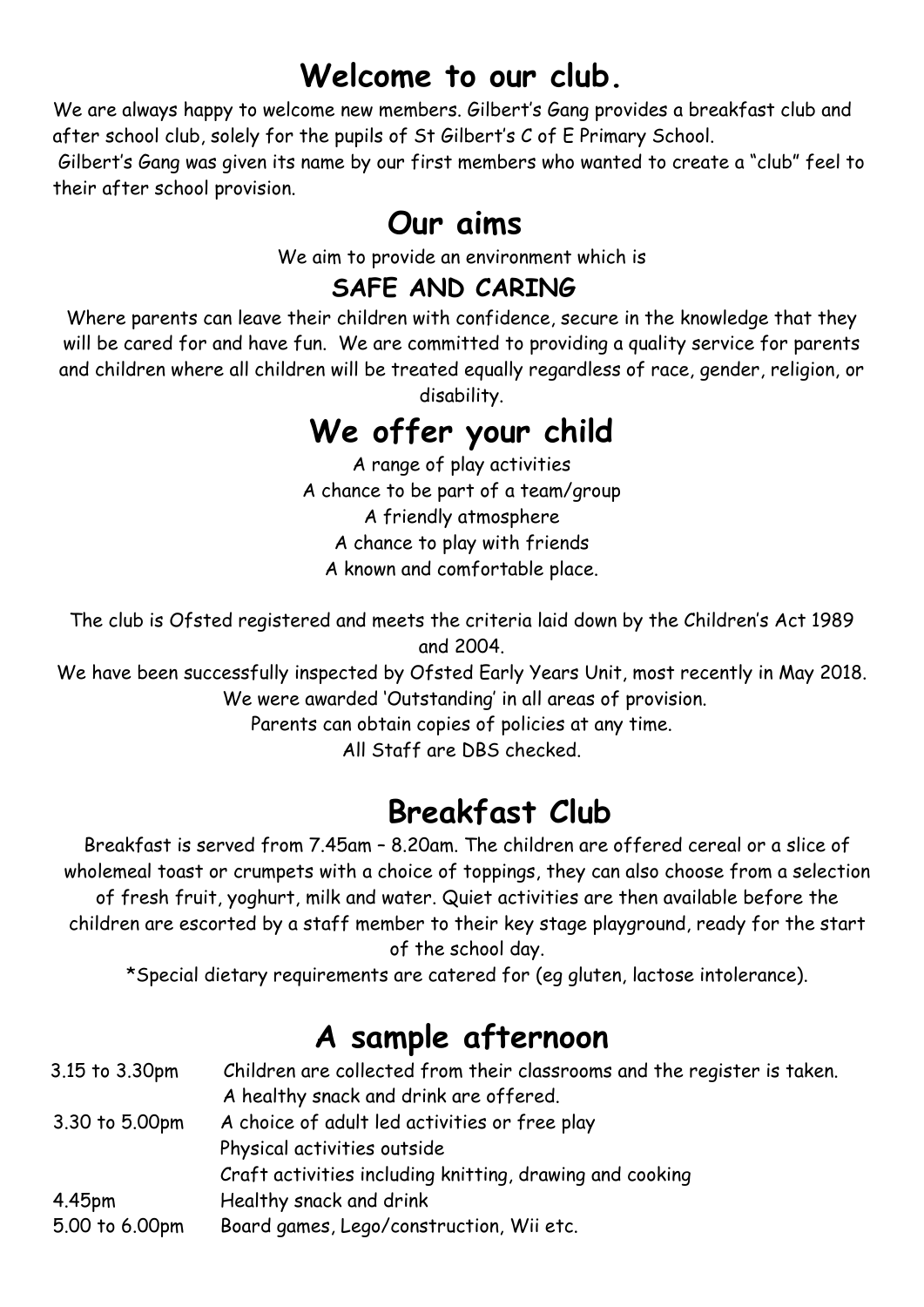After school KS2 children use the mobile classroom and FS and KS1 children use the Reception classroom. Towards the end of the session all the children come together in the mobile. The playground and field are used for outdoor games, weather permitting. There is an opportunity in each area for any child to complete homework.

### **Gilbert's Gang Code of Conduct**

We will try to play fairly and share. We will try to enjoy ourselves without too much noise We will try to be kind to each other. We will always walk in school to prevent accidents.

We will respect each other and the adults who care for us.

# **Working together**

We work in partnership with the staff of St Gilbert's School. Parents are always welcome to visit our club and any ideas from them are appreciated.

### **Admissions Policy**

We try to accommodate all those who would like to use the club, but in the event of greater demand for places than those available we will first admit siblings of those already attending, then those who want to have fulltime care and thereafter on a first come first served basis.

### **Booking and payment information**

Each session can be booked in advance or if spaces are available every morning between 8.40 am and 8.50 am.

Adele Pinto (Manager) is available every morning at this time in the Gilbert's Gang mobile classroom.

Alternatively, Adele can be contacted by phone or text on 07957 780222 and by email **adele.pinto@stgilberts.co.uk**

Any cancellation within 48 hours of the session will result in payment of a fee.

A fee of £15 may be levied if a child is collected after 6pm.

If your child attends a school club after school, you will still be charged for a full session because your child has that place booked.

#### **Fees 2021/2022 Academic year**

| 8.00 to 8.40am | £4.00 (Earlier drop off from 7.45am extra £2.00) |
|----------------|--------------------------------------------------|
| 3.15 to 4.30pm | £5.50                                            |
| 3.15 to 6.00pm | £8.00                                            |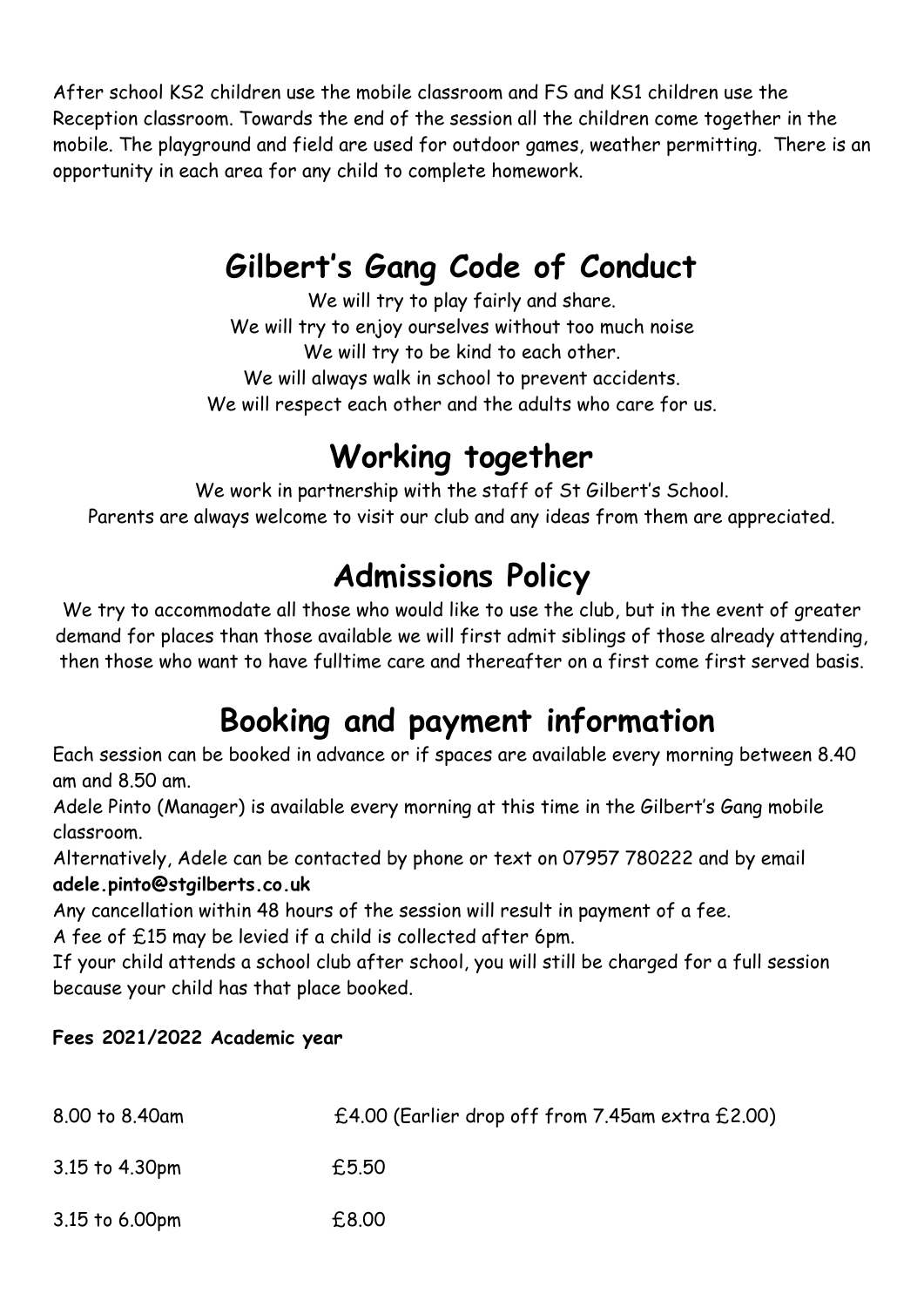**Times are:** Every day in term time 7.45 until 8.40 am 3.15 until 6.00 pm

### **Illness or accidents**

In the event of a child being ill or having an accident, a parent will be contacted immediately and the appropriate action will be taken.

Parents will be informed of any minor incident that has occurred during the session when the child is collected.

### **Medicines**

Only prescribed medication will be administered if an explicit consent form has been signed and in the case of a child who is receiving long term treatments for an ailment such as asthma or diabetes. Please make sure we have a spare named inhaler to keep at the club.

# **First Aid**

There is at least one member of staff on duty during all sessions who has completed a paediatric first aid course.

Basic first aid will be given if necessary.

### **Personal Property**

Children are responsible for the security of their personal possessions. No cash is to be brought to the club.

\*Mobile phones must be handed in at the start of the afternoon session and collected on departure.

# **Staff**

We have a well-qualified and very experienced staff group, the majority of whom work in the school, so the children are already familiar with them. All staff have qualifications in one or more of the relevant fields – Childcare, Supporting teaching and learning in schools, Playwork, Health and Safety, Health and Social Care, Special Educational Needs and EYFS. Gilbert's Gang staff attend many training sessions on a variety of subjects such as craft, child

protection and matters relating to children and their development.

All staff have current safeguarding training, first aid training (either paediatric or basic), EYFS training (Characteristics of learning and key experience), Level 2 Award in Food Safety in Education and Early Years, Hearing impairment training, Emergency Adrenaline Auto Injection training (AAI's), Diabetes training, Prevent and E-Safety.

**Manager: Mrs Adele Pinto.**

**Deputy Managers: Miss Sue Richardson.**

 **Mrs Claudia Dickinson.**

**Playworkers:** 

| Miss Alaina Denne.  | Miss Amelia Copeland. |
|---------------------|-----------------------|
| Miss Lisa Burbidge. | Mrs Lisa Merriman.    |
| Mrs Lena Milner.    | Mrs Sue Porter.       |
| Mrs Jenny Woods.    | Miss Holly Beecroft.  |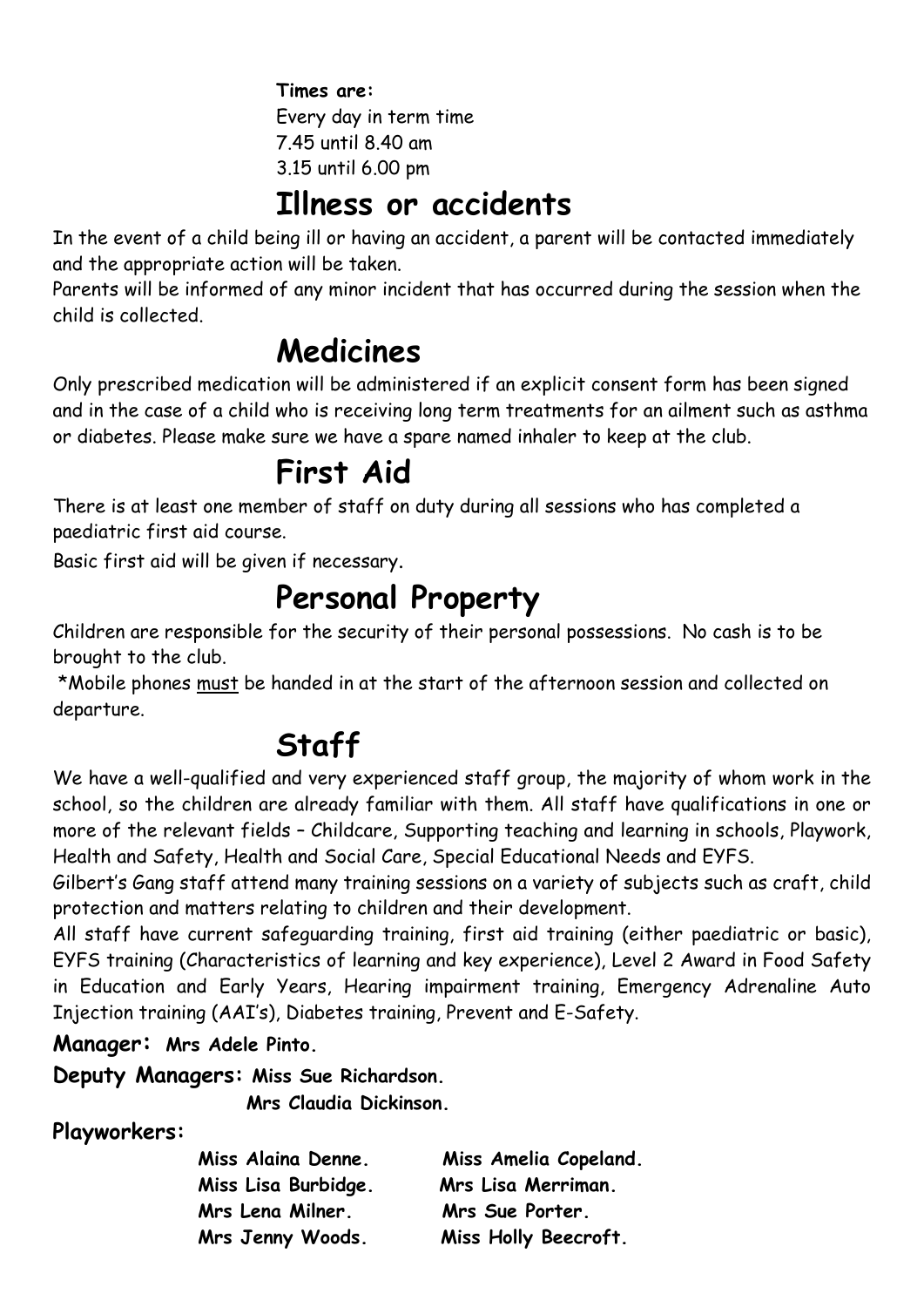### **Management Committee**

- Mrs L. Milner, Treasurer and Director
- Mrs A. Pinto, Manager and Director

The management committee meet regularly to oversee the running of Gilbert's Gang.

### **Complaints Procedure**

We hope to ensure that any child in our care will feel secure and confident enough to tell us about any worries or problems he/she may have.

However, if this is not the case and parents are concerned about something, please let us know immediately.

In the first instance tell the Manager, Adele Pinto, or in the unlikely event she is unavailable, the deputy managers. We hope that the concern will be satisfied at this stage.

If you are still unhappy please contact the committee in writing, who will deal with any further complaints or problems.

If you still feel the problem has not been dealt with to your satisfaction, you are advised to contact;

OFSTED, Complaints Investigation and Enforcement team (CIE), Piccadilly Gate, Store Street, Manchester M1 2WD (Tel: 0300 123 1231)

All complaints will be logged and are available for parents to inspect.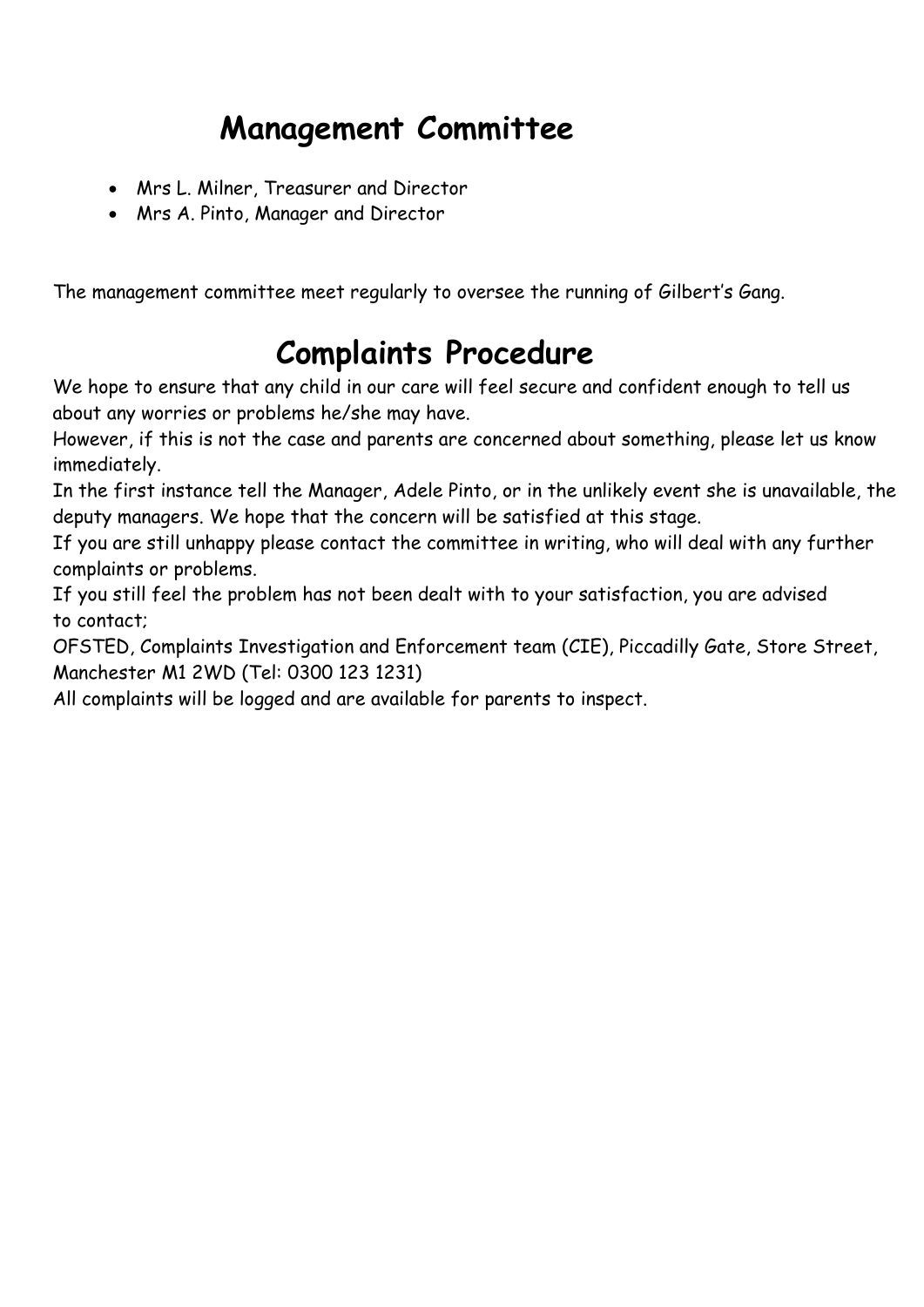# **Gilbert's Gang Home club agreement**

*Gilbert's gang will:*

- Welcome parents at all times to discuss the scheme and our work, or to listen to ideas or suggestions;
- Keep parents informed of opening times, fees and charges, programmes of activities and procedures;
- Be consistent and reliable to enable parents to plan with confidence and peace of mind;
- Share and discuss the child's achievements, experiences, progress and friendships;
- Organise an annual meeting and involve parents in informal discussions about the running of the club;
- Ask parents/guardians for their explicit permission for outings and special events;
- Listen to parents' views and concerns to ensure that we continue to meet their needs;
- Agree to abide by all the club's policies and regularly review them;

*Parents will:*

- Keep the club informed of non-attendance and give as much notice as possible about the cancellation of a place;
- Tell the club of any changes in the contact information held by the club;
- Agree to abide by all the club's policies
- Agree to abide by the club's payment terms and conditions, as follows:
	- o Payment to be made in advance, or weekly or monthly,
	- $\circ$  If payment is overdue by half a term then future attendance will be refused until the bill is paid
	- o Invoices and statements will be issued with payment details